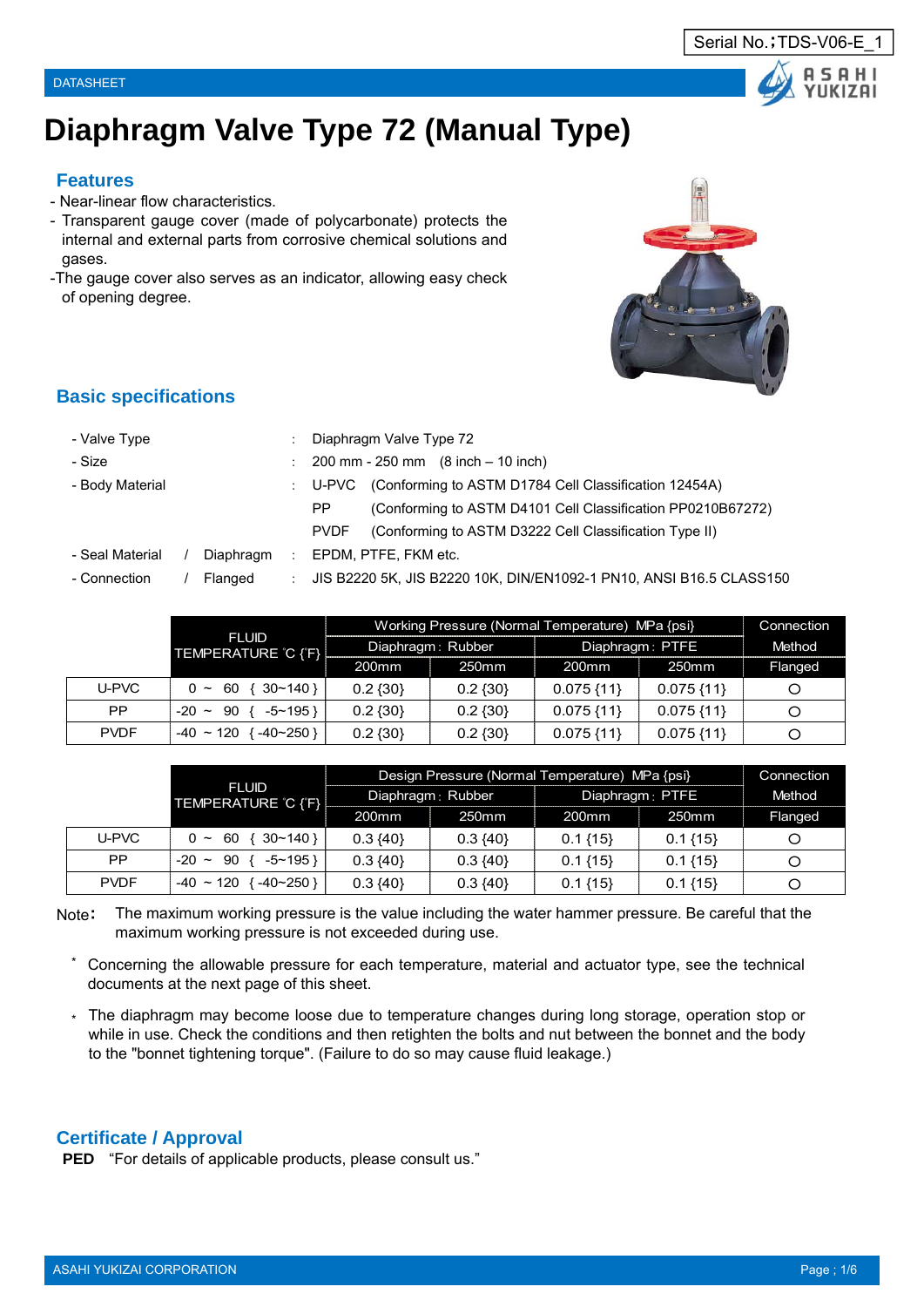

## **Working pressure vs. Temperature**













MAXIMUM WORKNG PRESSURE Mpa {psi}





Note : Make sure that the temperature and pressure are within the working range during operation. (If the tolerance range is exceeded during use, the valve may be damaged.)

MAXIMUM WORKNG PRESSURE Mpa {psi} MAXIMUM WORKNG PRESSURE Mpa {psi}

MAXIMUM WORKNG PRESSURE Mpa {psi} MAXIMUM WORKNG PRESSURE Mpa {psi}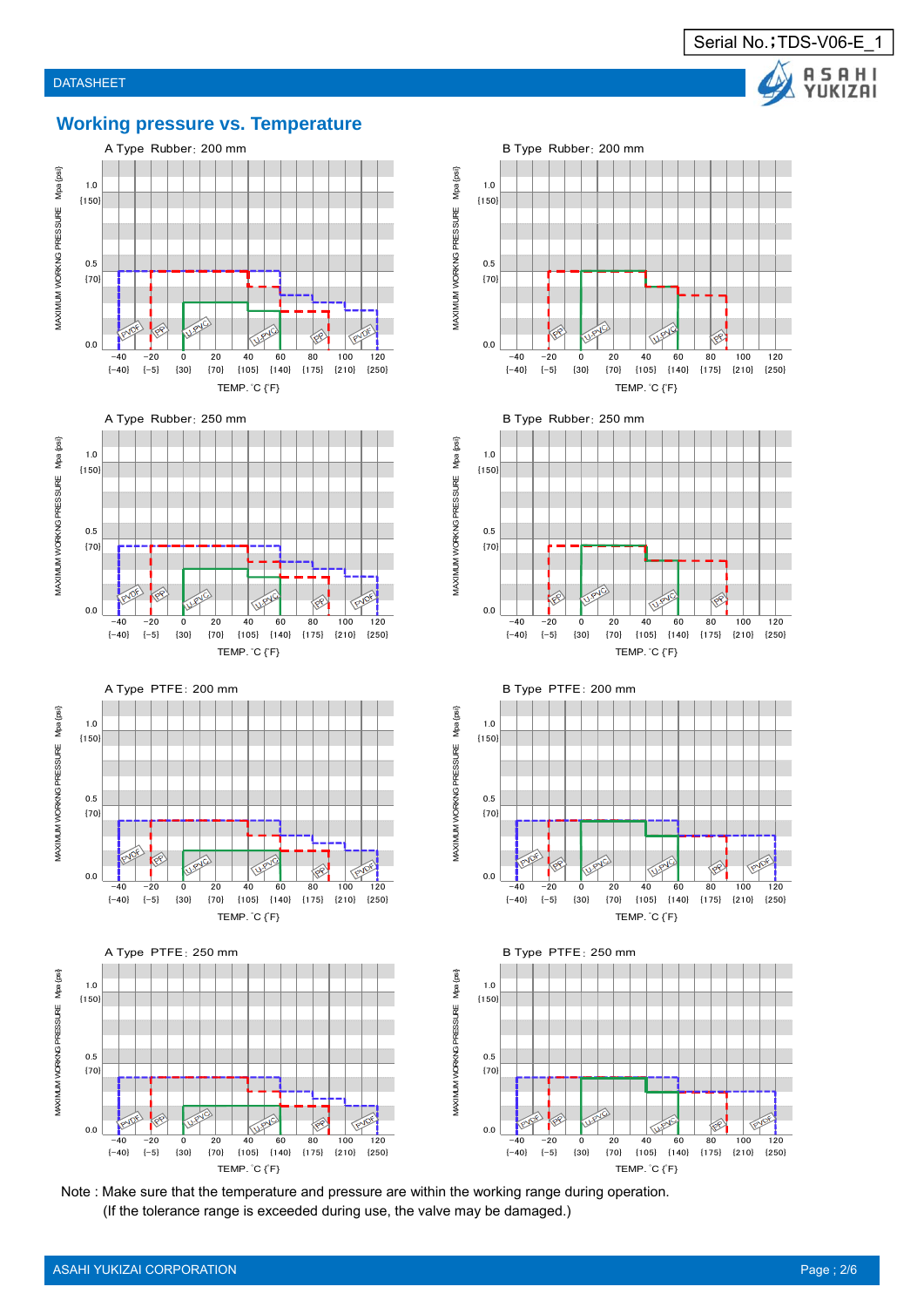Serial No.; TDS-V06-E\_1 A S A H I<br>YUKIZAI

Δ

## **Product dimension**



| JIS, DIN (Unit: mm) |     |     |     |     |       | JIS |     |     |       |    |     |     | <b>DIN PN10</b> |    |     |       |             |     |     |    |    |     |       |             |
|---------------------|-----|-----|-----|-----|-------|-----|-----|-----|-------|----|-----|-----|-----------------|----|-----|-------|-------------|-----|-----|----|----|-----|-------|-------------|
|                     |     |     |     |     |       |     |     |     | JIS5K |    |     |     | JIS10K          |    |     |       |             |     |     |    |    |     |       |             |
| mm                  |     | - س | -ت  |     | $H_1$ |     |     |     |       |    |     |     |                 |    |     | U-PVC | PP          |     |     |    | n  | -   | U-PVC | DD          |
|                     |     |     |     |     |       |     |     |     |       |    |     |     |                 |    |     |       | <b>PVDF</b> |     |     |    |    |     |       | <b>PVDF</b> |
| 200                 | 196 | 430 | 410 | 95  | 419   | 627 | 320 | 280 | 8     | 23 | 330 | 290 | $\overline{a}$  | 23 | 570 | 28    | 32          | 340 | 295 |    | 22 | 600 | 30    | 34          |
| 250                 | 247 | 540 | 560 | 128 | 510   | 778 | 385 | 345 | 12    | 23 | 400 | 355 |                 | 25 | 680 | 30    | 37          | 395 | 350 | 12 | 22 | 730 | 34    | 36          |

| ANSI (Unit: inch) |     |      |       |                |                |       |       |                               | <b>ANSI</b> |    |      |       |      |  |  |
|-------------------|-----|------|-------|----------------|----------------|-------|-------|-------------------------------|-------------|----|------|-------|------|--|--|
| inch              | mm  | d    | $D_1$ | D <sub>2</sub> | $\mathbf{Q}_1$ | $H_1$ | H     | D                             | C           | n  | h    |       |      |  |  |
| 8                 | 200 | 7.72 | 16.93 | 16.14          | 3.74           |       |       | 16.50   24.69   13.50   11.75 |             | 8  | 0.88 | 22.44 | 1.26 |  |  |
| 10 <sup>°</sup>   | 250 | 9.72 |       | 21.26 22.05    | 5.04           | 20.08 | 30.63 | 16.00                         | 14.25       | 12 | 1.00 | 26.77 | 1.46 |  |  |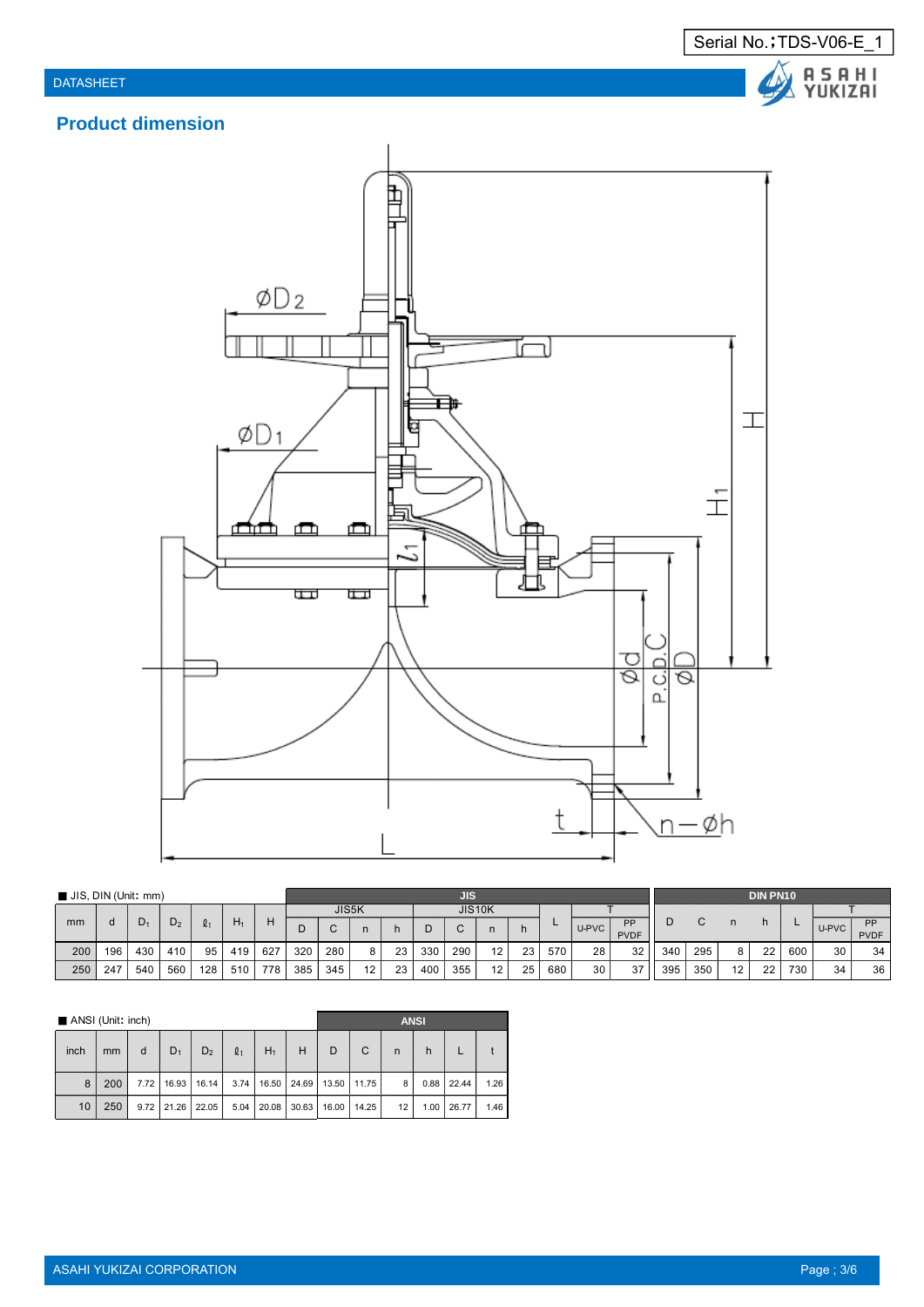#### DATASHEET



### **Parts list**



#### Note:

- (1) Bonnet PPG 15 100 mm: black. 125 250 mm: ivory. (2) Is used when the diaphragm material is PTFE.
- (3) Is used when the body material is PP or PVDF. (4) Is used when the body material is PVDF.

## **Cv value for each opening degree**

|  | <b>FULL-OPEN Cv VALUE</b> |
|--|---------------------------|
|--|---------------------------|

| mm                                  | 200 | 250  |
|-------------------------------------|-----|------|
| inch                                | 8   | 10   |
| <b>FULL-OPEN</b><br><b>Cv VALUE</b> | 700 | 1000 |

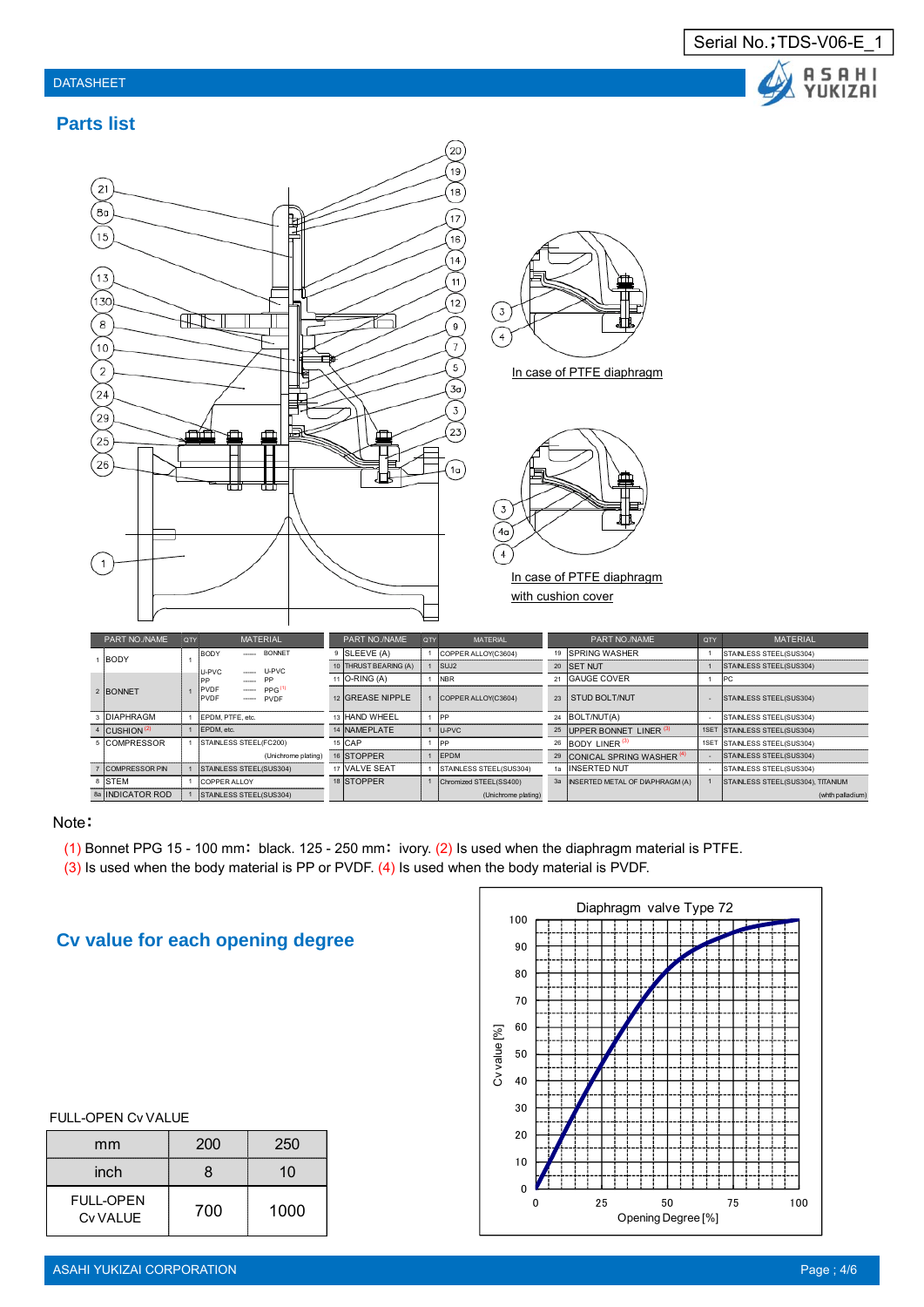**ASAHI** YUKIZAI

## **Handle rotation [Full open (rotation/lift) Full close]**

|     | <b>SIZE</b> | <b>ROTATION</b> |
|-----|-------------|-----------------|
| mm  | inch        |                 |
| 200 | 8           | 19.0            |
| 250 | 10          | 25.0            |

## **Operating torque at maximum working pressure**

|     | Operating torque( $O \rightarrow S$ ) |     | Unit: N-m $\{$ ib-inch $\}$ |             |          |  |  |  |
|-----|---------------------------------------|-----|-----------------------------|-------------|----------|--|--|--|
|     |                                       |     | Rubber                      | <b>PTFE</b> |          |  |  |  |
| mm  | inch                                  |     | Diaphragm                   | Diaphragm   |          |  |  |  |
| 200 | 8                                     | 55  | { 487 }                     | 130         | ${1151}$ |  |  |  |
| 250 | 10                                    | 130 | { 1151 }                    | 230         | { 2036 } |  |  |  |

## **Bonnet tightening torque**

Bonnet tightening torque( $O \rightarrow S$ ) Unit:N-m { ib-inch }

| mm  | inch |    | <b>Rubber</b> | PTFF. |                       |  |  |  |
|-----|------|----|---------------|-------|-----------------------|--|--|--|
|     |      |    | Diaphragm     |       | Diaphragm             |  |  |  |
| 200 |      | 30 | { 266 `       | 30    | $\langle 266 \rangle$ |  |  |  |
| 250 | 10.  | 30 | 266.          | 30    | 266                   |  |  |  |

## **Options**

In addition to the standard product, the following options are also available according to your requirements.

## **O** PVDF Cushion Cover Model

For corrosive fluid transport lines, we offer PVDF cushion cover accessories having excellent gas barrier performance to prevent deterioration due to permeation of gas from the diaphragm.



#### **@ Electrolytic Model**

For chlorine gas lines in electrolysis plants, we offer electrolytic options using highly corrosion resistant special metal to prevent corrosion of inserted diaphragm fittings.